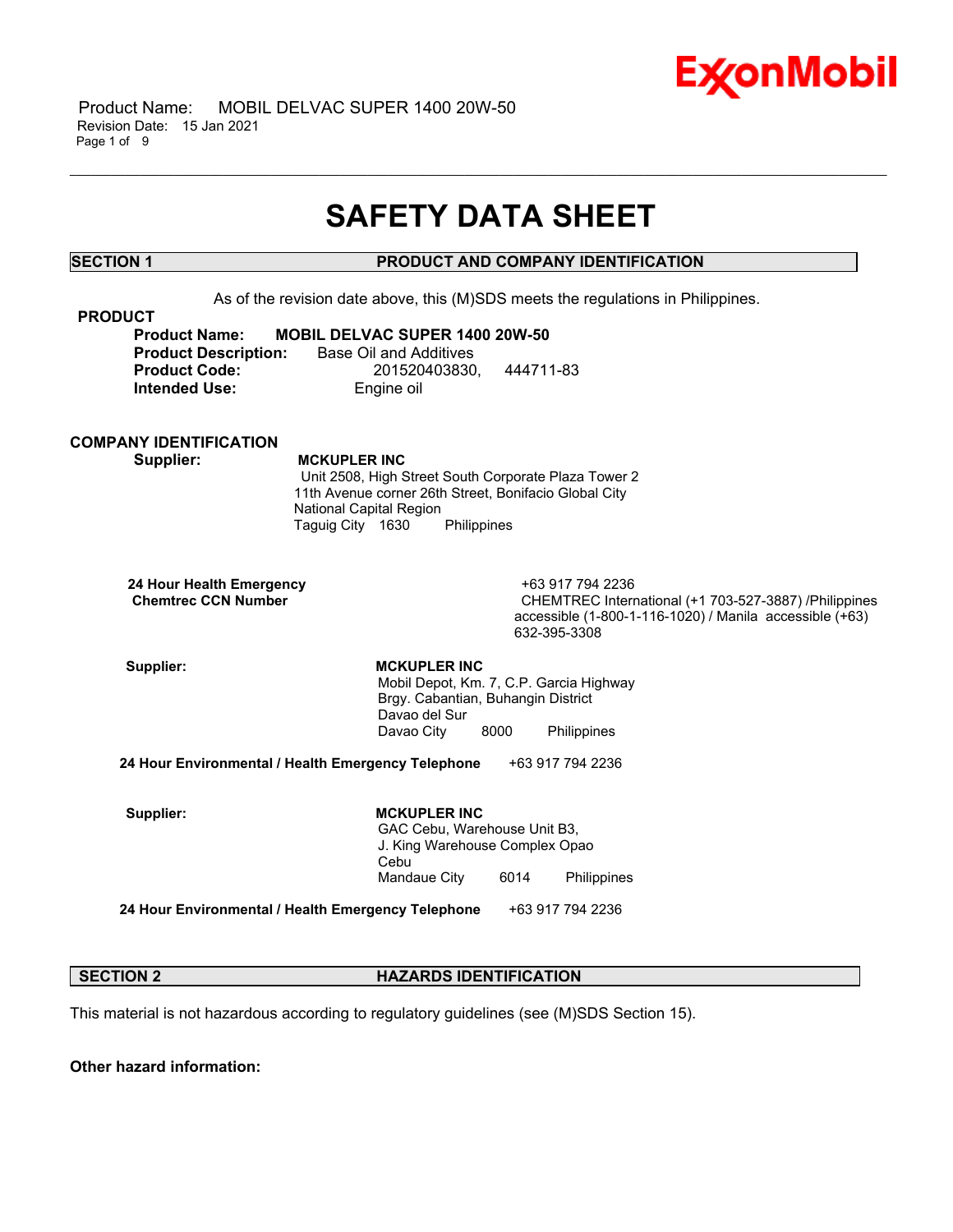## Ex⁄onMobil

 Product Name: MOBIL DELVAC SUPER 1400 20W-50 Revision Date: 15 Jan 2021 Page 2 of 9

#### **PHYSICAL / CHEMICAL HAZARDS**

No significant hazards.

#### **HEALTH HAZARDS**

 High-pressure injection under skin may cause serious damage. Excessive exposure may result in eye, skin, or respiratory irritation.

\_\_\_\_\_\_\_\_\_\_\_\_\_\_\_\_\_\_\_\_\_\_\_\_\_\_\_\_\_\_\_\_\_\_\_\_\_\_\_\_\_\_\_\_\_\_\_\_\_\_\_\_\_\_\_\_\_\_\_\_\_\_\_\_\_\_\_\_\_\_\_\_\_\_\_\_\_\_\_\_\_\_\_\_\_\_\_\_\_\_\_\_\_\_\_\_\_\_\_\_\_\_\_\_\_\_\_\_\_\_\_\_\_\_\_\_\_\_

#### **ENVIRONMENTAL HAZARDS**

No significant hazards.

**NOTE:** This material should not be used for any other purpose than the intended use in Section 1 without expert advice. Health studies have shown that chemical exposure may cause potential human health risks which may vary from person to person.

#### **SECTION 3 COMPOSITION / INFORMATION ON INGREDIENTS**

This material is defined as a mixture.

#### **Hazardous Substance(s) or Complex Substance(s) required for disclosure**

| <b>Name</b>                            | CAS#        | <b>Concentration*</b> | <b>GHS Hazard Codes</b>    |
|----------------------------------------|-------------|-----------------------|----------------------------|
| <b>ZINC</b><br>: ALKYL DITHIOPHOSPHATE | 113706-15-3 | 2.5%                  | H303.<br>H315, H318, H401, |
|                                        |             |                       | H41                        |

\* All concentrations are percent by weight unless material is a gas. Gas concentrations are in percent by volume.

**SECTION 4 FIRST AID MEASURES**

#### **INHALATION**

 Remove from further exposure. For those providing assistance, avoid exposure to yourself or others. Use adequate respiratory protection. If respiratory irritation, dizziness, nausea, or unconsciousness occurs, seek immediate medical assistance. If breathing has stopped, assist ventilation with a mechanical device or use mouth-to-mouth resuscitation.

#### **SKIN CONTACT**

Wash contact areas with soap and water. If product is injected into or under the skin, or into any part of the body, regardless of the appearance of the wound or its size, the individual should be evaluated immediately by a physician as a surgical emergency. Even though initial symptoms from high pressure injection may be minimal or absent, early surgical treatment within the first few hours may significantly reduce the ultimate extent of injury.

#### **EYE CONTACT**

Flush thoroughly with water. If irritation occurs, get medical assistance.

## **INGESTION**

First aid is normally not required. Seek medical attention if discomfort occurs.

## **NOTE TO PHYSICIAN**

None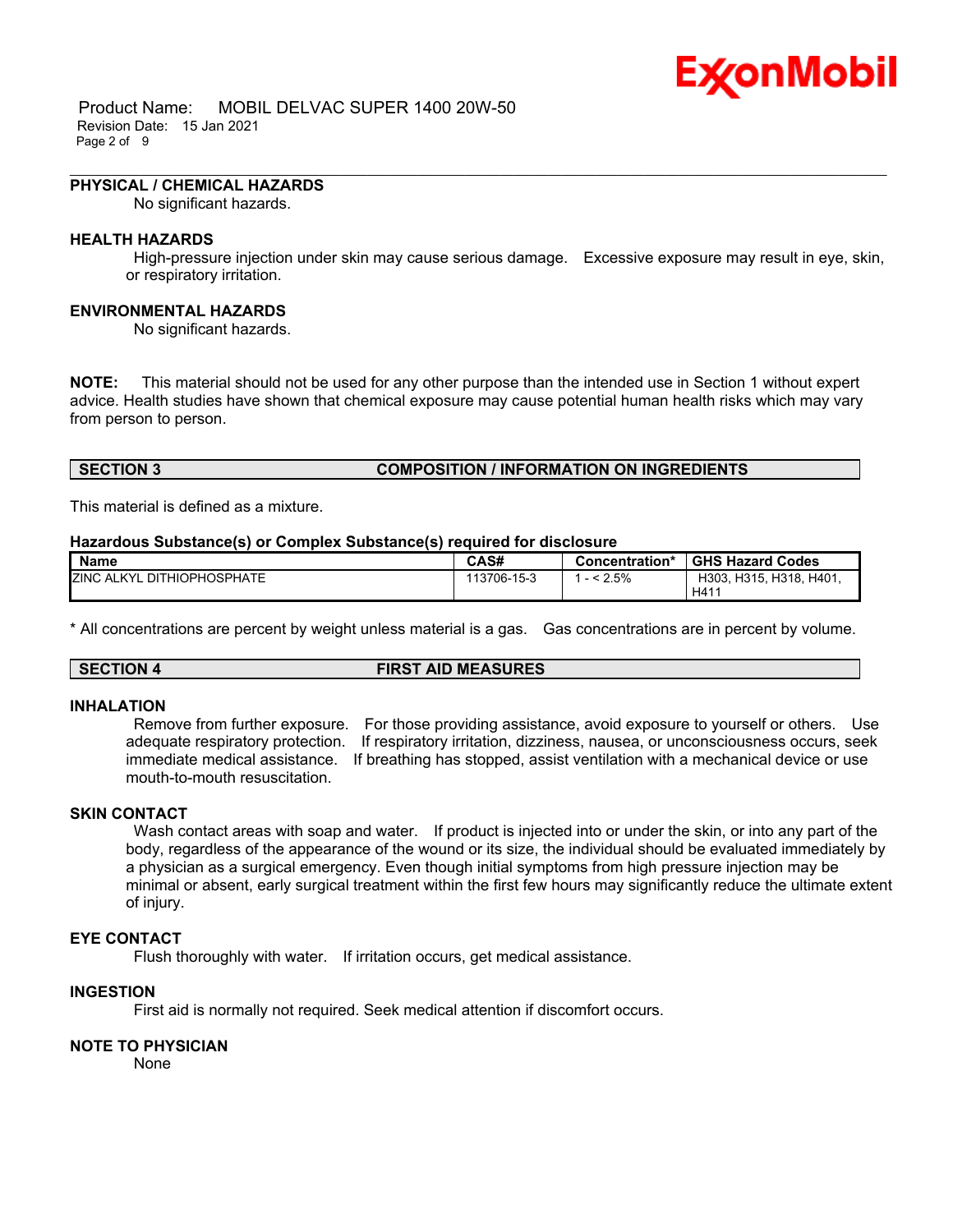## Ex⁄onMobil

 Product Name: MOBIL DELVAC SUPER 1400 20W-50 Revision Date: 15 Jan 2021 Page 3 of 9

#### **SECTION 5 FIRE FIGHTING MEASURES**

\_\_\_\_\_\_\_\_\_\_\_\_\_\_\_\_\_\_\_\_\_\_\_\_\_\_\_\_\_\_\_\_\_\_\_\_\_\_\_\_\_\_\_\_\_\_\_\_\_\_\_\_\_\_\_\_\_\_\_\_\_\_\_\_\_\_\_\_\_\_\_\_\_\_\_\_\_\_\_\_\_\_\_\_\_\_\_\_\_\_\_\_\_\_\_\_\_\_\_\_\_\_\_\_\_\_\_\_\_\_\_\_\_\_\_\_\_\_

#### **EXTINGUISHING MEDIA**

 **Appropriate Extinguishing Media:** Use water fog, foam, dry chemical or carbon dioxide (CO2) to extinguish flames.

**Inappropriate Extinguishing Media:** Straight Streams of Water

#### **FIRE FIGHTING**

 **Fire Fighting Instructions:** Evacuate area. Prevent runoff from fire control or dilution from entering streams, sewers, or drinking water supply. Firefighters should use standard protective equipment and in enclosed spaces, self-contained breathing apparatus (SCBA). Use water spray to cool fire exposed surfaces and to protect personnel.

**Hazardous Combustion Products:** Aldehydes, Incomplete combustion products, Oxides of carbon, Smoke, Fume, Sulfur oxides

#### **FLAMMABILITY PROPERTIES**

 **Flash Point [Method]:** >215°C (419°F) [ASTM D-92]  **Flammable Limits (Approximate volume % in air):** LEL: 0.9 UEL: 7.0  **Autoignition Temperature:** N/D

## **SECTION 6 ACCIDENTAL RELEASE MEASURES**

#### **NOTIFICATION PROCEDURES**

 In the event of a spill or accidental release, notify relevant authorities in accordance with all applicable regulations.

#### **PROTECTIVE MEASURES**

 Avoid contact with spilled material. See Section 5 for fire fighting information. See the Hazard Identification Section for Significant Hazards. See Section 4 for First Aid Advice. See Section 8 for advice on the minimum requirements for personal protective equipment. Additional protective measures may be necessary, depending on the specific circumstances and/or the expert judgment of the emergency responders.

For emergency responders: Respiratory protection: respiratory protection will be necessary only in special cases, e.g., formation of mists. Half-face or full-face respirator with filter(s) for dust/organic vapor or Self Contained Breathing Apparatus (SCBA) can be used depending on the size of spill and potential level of exposure. If the exposure cannot be completely characterized or an oxygen deficient atmosphere is possible or anticipated, SCBA is recommended. Work gloves that are resistant to hydrocarbons are recommended. Gloves made of polyvinyl acetate (PVA) are not water-resistant and are not suitable for emergency use. Chemical goggles are recommended if splashes or contact with eyes is possible. Small spills: normal antistatic work clothes are usually adequate. Large spills: full body suit of chemical resistant, antistatic material is recommended.

#### **SPILL MANAGEMENT**

 **Land Spill:** Stop leak if you can do it without risk. Recover by pumping or with suitable absorbent.

**Water Spill:** Stop leak if you can do it without risk. Confine the spill immediately with booms. Warn other shipping. Remove from the surface by skimming or with suitable absorbents. Seek the advice of a specialist before using dispersants.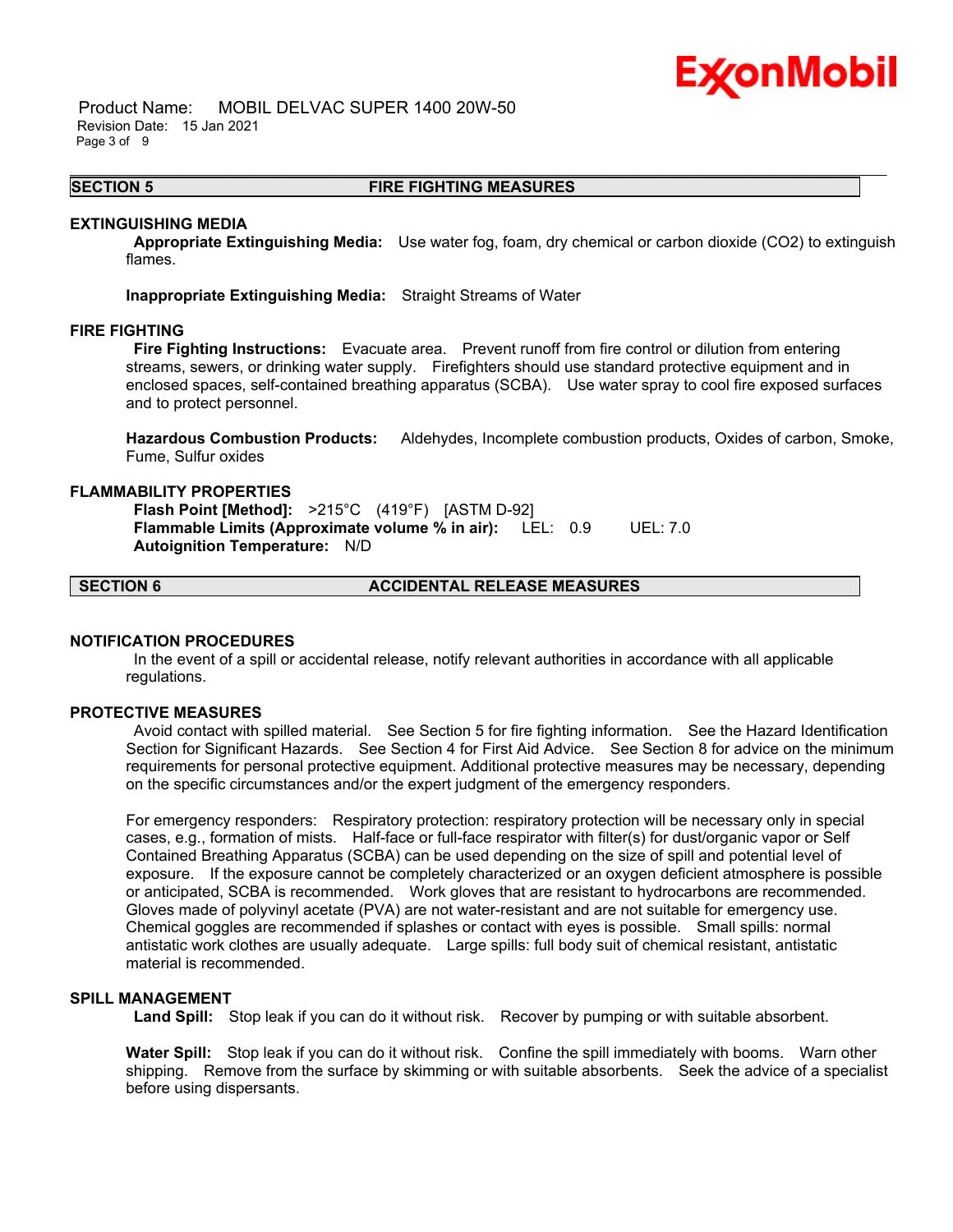

 Product Name: MOBIL DELVAC SUPER 1400 20W-50 Revision Date: 15 Jan 2021 Page 4 of 9

> Water spill and land spill recommendations are based on the most likely spill scenario for this material; however, geographic conditions, wind, temperature, (and in the case of a water spill) wave and current direction and speed may greatly influence the appropriate action to be taken. For this reason, local experts should be consulted. Note: Local regulations may prescribe or limit action to be taken.

\_\_\_\_\_\_\_\_\_\_\_\_\_\_\_\_\_\_\_\_\_\_\_\_\_\_\_\_\_\_\_\_\_\_\_\_\_\_\_\_\_\_\_\_\_\_\_\_\_\_\_\_\_\_\_\_\_\_\_\_\_\_\_\_\_\_\_\_\_\_\_\_\_\_\_\_\_\_\_\_\_\_\_\_\_\_\_\_\_\_\_\_\_\_\_\_\_\_\_\_\_\_\_\_\_\_\_\_\_\_\_\_\_\_\_\_\_\_

#### **ENVIRONMENTAL PRECAUTIONS**

 Large Spills: Dike far ahead of liquid spill for later recovery and disposal. Prevent entry into waterways, sewers, basements or confined areas.

#### **SECTION 7 HANDLING AND STORAGE**

#### **HANDLING**

 Avoid contact with used product. Prevent small spills and leakage to avoid slip hazard. Material can accumulate static charges which may cause an electrical spark (ignition source). When the material is handled in bulk, an electrical spark could ignite any flammable vapors from liquids or residues that may be present (e.g., during switch-loading operations). Use proper bonding and/or ground procedures. However, bonding and grounds may not eliminate the hazard from static accumulation. Consult local applicable standards for guidance. Additional references include American Petroleum Institute 2003 (Protection Against Ignitions Arising out of Static, Lightning and Stray Currents) or National Fire Protection Agency 77 (Recommended Practice on Static Electricity) or CENELEC CLC/TR 50404 (Electrostatics - Code of practice for the avoidance of hazards due to static electricity).

**Static Accumulator:** This material is a static accumulator.

#### **STORAGE**

 The type of container used to store the material may affect static accumulation and dissipation. Do not store in open or unlabelled containers.

#### **SECTION 8 EXPOSURE CONTROLS / PERSONAL PROTECTION**

**Exposure limits/standards for materials that can be formed when handling this product:** When mists/aerosols can occur the following is recommended:  $5 \text{ mg/m}^3$  - ACGIH TLV (inhalable fraction).

NOTE: Limits/standards shown for guidance only. Follow applicable regulations.

#### **ENGINEERING CONTROLS**

The level of protection and types of controls necessary will vary depending upon potential exposure conditions. Control measures to consider:

No special requirements under ordinary conditions of use and with adequate ventilation.

## **PERSONAL PROTECTION**

Personal protective equipment selections vary based on potential exposure conditions such as applications, handling practices, concentration and ventilation. Information on the selection of protective equipment for use with this material, as provided below, is based upon intended, normal usage.

 **Respiratory Protection:** If engineering controls do not maintain airborne contaminant concentrations at a level which is adequate to protect worker health, an approved respirator may be appropriate. Respirator selection, use, and maintenance must be in accordance with regulatory requirements, if applicable. Types of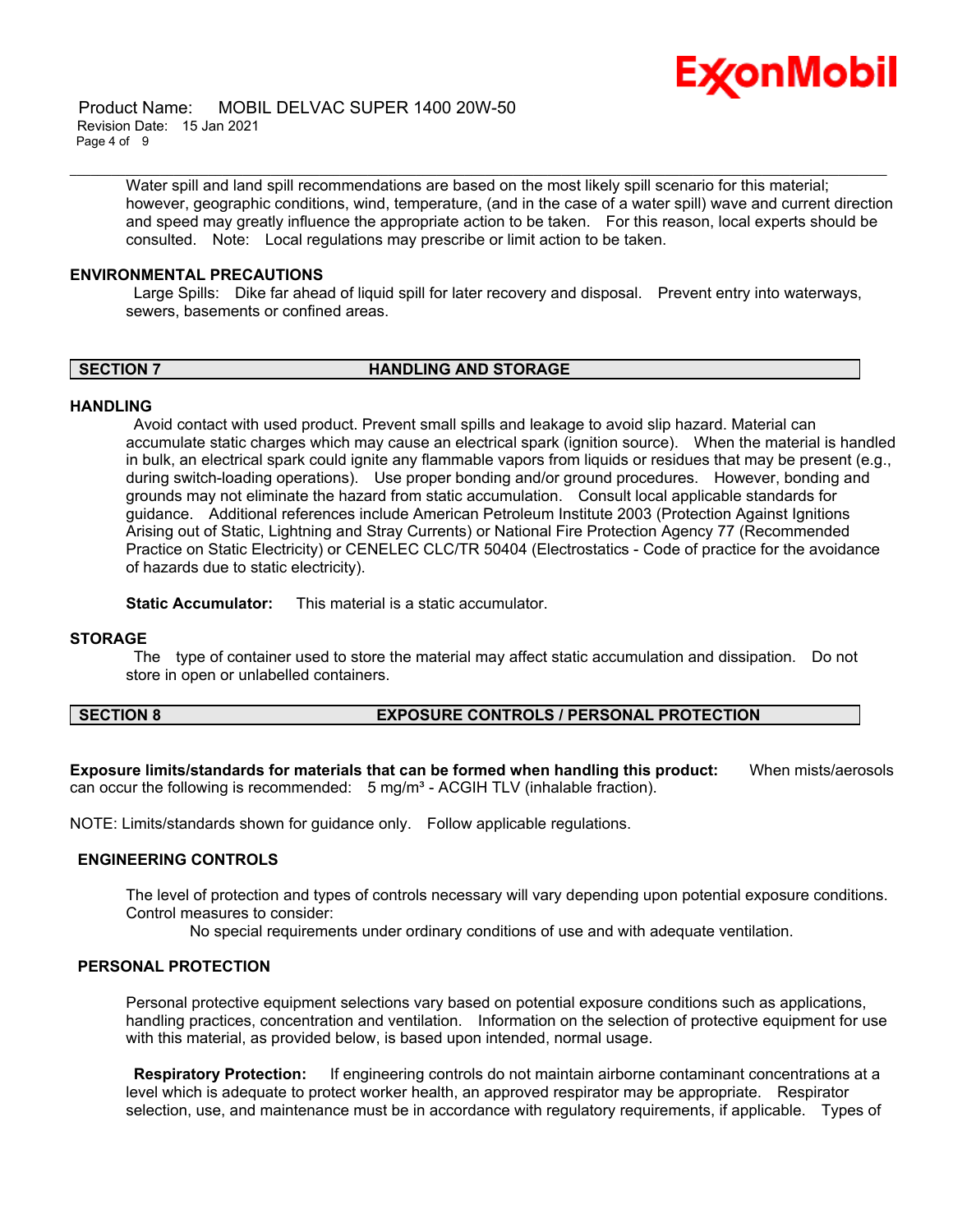# Ex⁄onMobil

respirators to be considered for this material include: No special requirements under ordinary conditions of use and with adequate ventilation. Particulate

\_\_\_\_\_\_\_\_\_\_\_\_\_\_\_\_\_\_\_\_\_\_\_\_\_\_\_\_\_\_\_\_\_\_\_\_\_\_\_\_\_\_\_\_\_\_\_\_\_\_\_\_\_\_\_\_\_\_\_\_\_\_\_\_\_\_\_\_\_\_\_\_\_\_\_\_\_\_\_\_\_\_\_\_\_\_\_\_\_\_\_\_\_\_\_\_\_\_\_\_\_\_\_\_\_\_\_\_\_\_\_\_\_\_\_\_\_\_

For high airborne concentrations, use an approved supplied-air respirator, operated in positive pressure mode. Supplied air respirators with an escape bottle may be appropriate when oxygen levels are inadequate, gas/vapor warning properties are poor, or if air purifying filter capacity/rating may be exceeded.

 **Hand Protection:** Any specific glove information provided is based on published literature and glove manufacturer data. Glove suitability and breakthrough time will differ depending on the specific use conditions. Contact the glove manufacturer for specific advice on glove selection and breakthrough times for your use conditions. Inspect and replace worn or damaged gloves. The types of gloves to be considered for this material include:

No protection is ordinarily required under normal conditions of use. Nitrile,Viton

 **Eye Protection:** If contact is likely, safety glasses with side shields are recommended.

**Skin and Body Protection:** Any specific clothing information provided is based on published literature or manufacturer data. The types of clothing to be considered for this material include:

 No skin protection is ordinarily required under normal conditions of use. In accordance with good industrial hygiene practices, precautions should be taken to avoid skin contact.

 **Specific Hygiene Measures:** Always observe good personal hygiene measures, such as washing after handling the material and before eating, drinking, and/or smoking. Routinely wash work clothing and protective equipment to remove contaminants. Discard contaminated clothing and footwear that cannot be cleaned. Practice good housekeeping.

## **ENVIRONMENTAL CONTROLS**

 Comply with applicable environmental regulations limiting discharge to air, water and soil. Protect the environment by applying appropriate control measures to prevent or limit emissions.

## **SECTION 9 PHYSICAL AND CHEMICAL PROPERTIES**

**Note: Physical and chemical properties are provided for safety, health and environmental considerations only and may not fully represent product specifications. Contact the Supplier for additional information.**

## **GENERAL INFORMATION**

**Physical State:** Liquid **Color:** N/D **Odor:** Characteristic **Odor Threshold:** N/D

**IMPORTANT HEALTH, SAFETY, AND ENVIRONMENTAL INFORMATION**

**Relative Density (at 15 °C):** 0.872 **Flammability (Solid, Gas):** N/A **Flash Point [Method]:** >215°C (419°F) [ASTM D-92] **Flammable Limits (Approximate volume % in air):** LEL: 0.9 UEL: 7.0 **Autoignition Temperature:** N/D **Boiling Point / Range:** > 316°C (600°F) **Decomposition Temperature:** N/D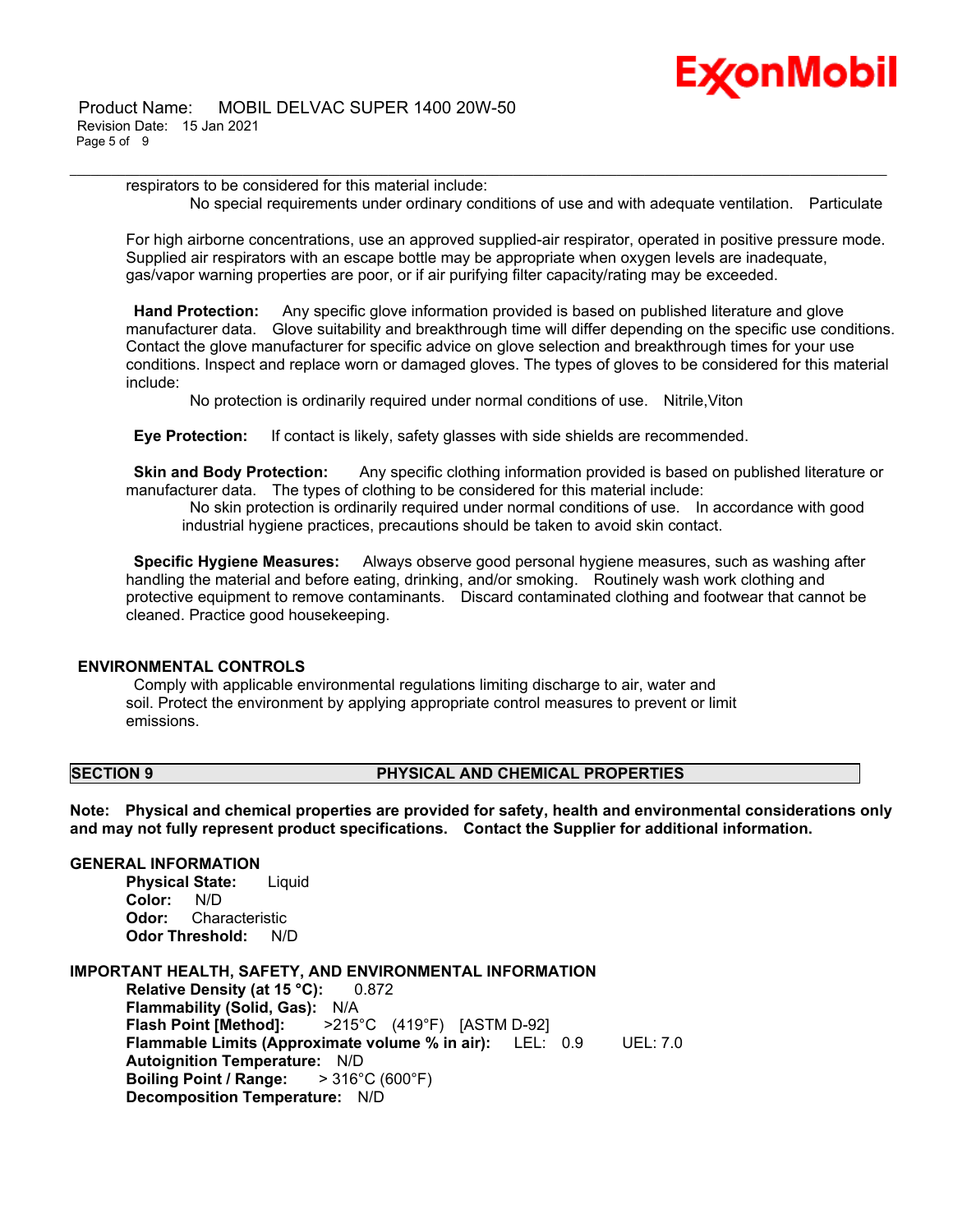

 Product Name: MOBIL DELVAC SUPER 1400 20W-50 Revision Date: 15 Jan 2021 Page 6 of 9

> **Vapor Density (Air = 1):** N/D **Vapor Pressure:** < 0.013 kPa (0.1 mm Hg) at 20 °C **Evaporation Rate (n-butyl acetate = 1):** N/D **pH:** N/A **Log Pow (n-Octanol/Water Partition Coefficient):** > 3.5 **Solubility in Water:** Negligible **Viscosity:** >174 cSt (174 mm2/sec) at 40 °C | >18 cSt (18 mm2/sec) at 100 °C [ASTM D 445] **Oxidizing Properties:** See Hazards Identification Section.

\_\_\_\_\_\_\_\_\_\_\_\_\_\_\_\_\_\_\_\_\_\_\_\_\_\_\_\_\_\_\_\_\_\_\_\_\_\_\_\_\_\_\_\_\_\_\_\_\_\_\_\_\_\_\_\_\_\_\_\_\_\_\_\_\_\_\_\_\_\_\_\_\_\_\_\_\_\_\_\_\_\_\_\_\_\_\_\_\_\_\_\_\_\_\_\_\_\_\_\_\_\_\_\_\_\_\_\_\_\_\_\_\_\_\_\_\_\_

#### **OTHER INFORMATION**

**Freezing Point:** N/D **Melting Point:** N/A **Pour Point:** -27°C (-17°F) **DMSO Extract (mineral oil only), IP-346:** < 3 %wt

#### **SECTION 10 STABILITY AND REACTIVITY**

**STABILITY:** Material is stable under normal conditions.

**CONDITIONS TO AVOID:** Excessive heat. High energy sources of ignition.

**MATERIALS TO AVOID:** Strong oxidizers

**HAZARDOUS DECOMPOSITION PRODUCTS:** Material does not decompose at ambient temperatures.

**POSSIBILITY OF HAZARDOUS REACTIONS:** Hazardous polymerization will not occur.

#### **SECTION 11 TOXICOLOGICAL INFORMATION**

#### **INFORMATION ON TOXICOLOGICAL EFFECTS**

| <b>Hazard Class</b>                          | <b>Conclusion / Remarks</b>                                      |  |
|----------------------------------------------|------------------------------------------------------------------|--|
| <b>Inhalation</b>                            |                                                                  |  |
| Acute Toxicity: No end point data for        | Minimally Toxic. Based on assessment of the components.          |  |
| lmaterial.                                   |                                                                  |  |
| Irritation: No end point data for material.  | Negligible hazard at ambient/normal handling temperatures.       |  |
| Ingestion                                    |                                                                  |  |
| Acute Toxicity: No end point data for        | Minimally Toxic. Based on assessment of the components.          |  |
| material.                                    |                                                                  |  |
| <b>Skin</b>                                  |                                                                  |  |
| Acute Toxicity: No end point data for        | Minimally Toxic. Based on assessment of the components.          |  |
| lmaterial.                                   |                                                                  |  |
| Skin Corrosion/Irritation: No end point data | Negligible irritation to skin at ambient temperatures. Based on  |  |
| lfor material.                               | assessment of the components.                                    |  |
| <b>Eye</b>                                   |                                                                  |  |
| Serious Eye Damage/Irritation: No end point  | May cause mild, short-lasting discomfort to eyes. Based on       |  |
| Idata for material.                          | assessment of the components.                                    |  |
| <b>lSensitization</b>                        |                                                                  |  |
| Respiratory Sensitization: No end point data | Not expected to be a respiratory sensitizer.                     |  |
| lfor material.                               |                                                                  |  |
| Skin Sensitization: No end point data for    | Not expected to be a skin sensitizer. Based on assessment of the |  |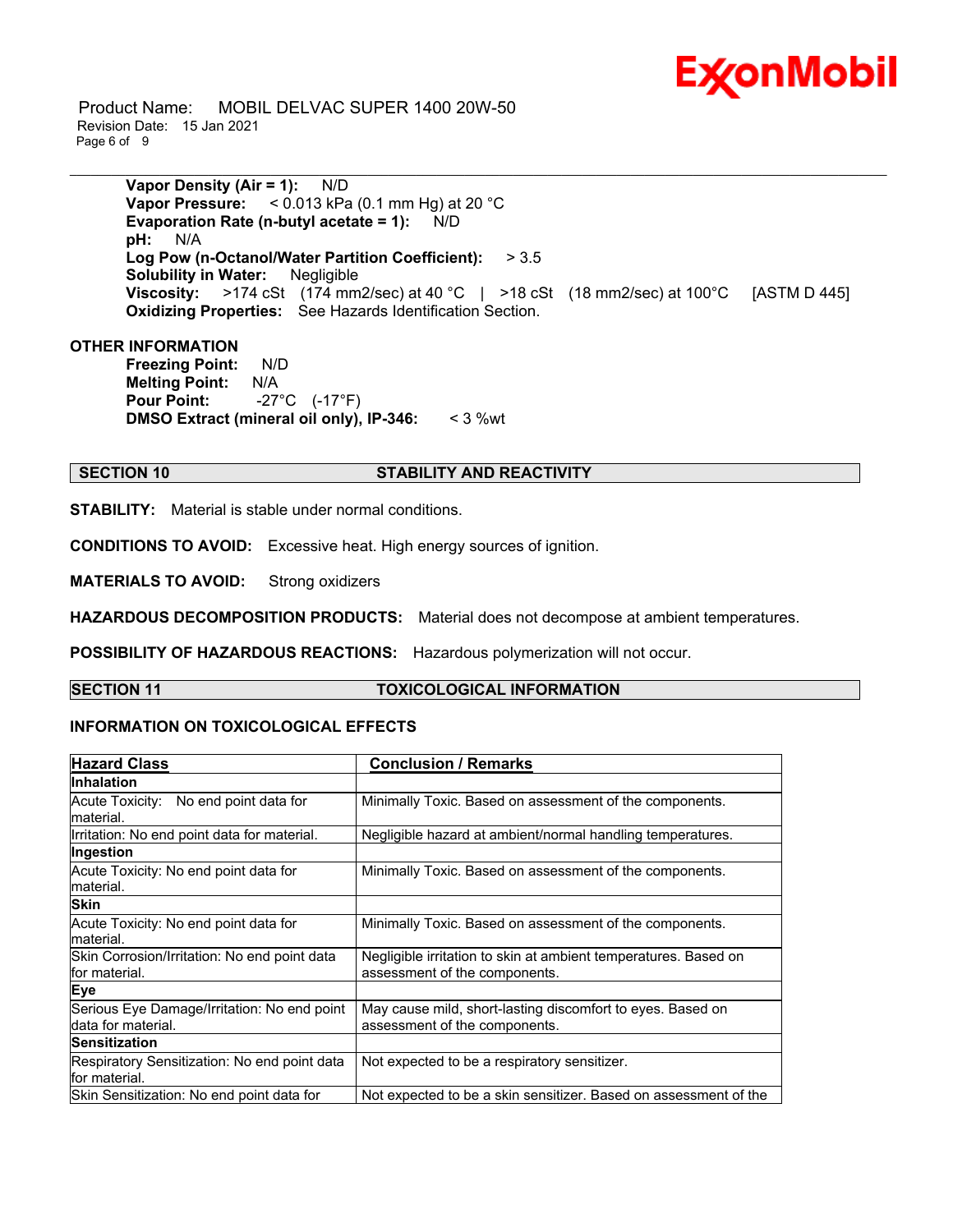

 Product Name: MOBIL DELVAC SUPER 1400 20W-50 Revision Date: 15 Jan 2021 Page 7 of 9

| material.                                    | components.                                                     |  |
|----------------------------------------------|-----------------------------------------------------------------|--|
| Aspiration: Data available.                  | Not expected to be an aspiration hazard.<br>Based on physico-   |  |
|                                              | chemical properties of the material.                            |  |
| Germ Cell Mutagenicity: No end point data    | Not expected to be a germ cell mutagen. Based on assessment of  |  |
| for material.                                | the components.                                                 |  |
| Carcinogenicity: No end point data for       | Not expected to cause cancer. Based on assessment of the        |  |
| material.                                    | components.                                                     |  |
| Reproductive Toxicity: No end point data     | Not expected to be a reproductive toxicant. Based on assessment |  |
| for material.                                | of the components.                                              |  |
| Lactation: No end point data for material.   | Not expected to cause harm to breast-fed children.              |  |
| <b>Specific Target Organ Toxicity (STOT)</b> |                                                                 |  |
| Single Exposure: No end point data for       | Not expected to cause organ damage from a single exposure.      |  |
| material.                                    |                                                                 |  |
| Repeated Exposure: No end point data for     | Not expected to cause organ damage from prolonged or repeated   |  |
| material.                                    | exposure. Based on assessment of the components.                |  |

\_\_\_\_\_\_\_\_\_\_\_\_\_\_\_\_\_\_\_\_\_\_\_\_\_\_\_\_\_\_\_\_\_\_\_\_\_\_\_\_\_\_\_\_\_\_\_\_\_\_\_\_\_\_\_\_\_\_\_\_\_\_\_\_\_\_\_\_\_\_\_\_\_\_\_\_\_\_\_\_\_\_\_\_\_\_\_\_\_\_\_\_\_\_\_\_\_\_\_\_\_\_\_\_\_\_\_\_\_\_\_\_\_\_\_\_\_\_

#### **OTHER INFORMATION For the product itself:**

Diesel engine oils: Not carcinogenic in animals tests. Used and unused diesel engine oils did not produce any carcinogenic effects in chronic mouse skin painting studies.

 Oils that are used in gasoline engines may become hazardous and display the following properties: Carcinogenic in animal tests. Caused mutations in vitro. Possible allergen and photoallergen. Contains polycyclic aromatic compounds (PAC) from combustion products of gasoline and/or thermal degradation products.

#### **Contains:**

Base oil severely refined: Not carcinogenic in animal studies. Representative material passes IP-346, Modified Ames test, and/or other screening tests. Dermal and inhalation studies showed minimal effects; lung non-specific infiltration of immune cells, oil deposition and minimal granuloma formation. Not sensitizing in test animals.

#### **IARC Classification:**

**The following ingredients are cited on the lists below:** None.

|              | --REGULATORY LISTS SEARCHED-- |              |
|--------------|-------------------------------|--------------|
| 1 = $IARC 1$ | $2 = IARC 2A$                 | $3 = IARC2B$ |

#### **SECTION 12 ECOLOGICAL INFORMATION**

The information given is based on data for the material, components of the material, or for similar materials, through the application of bridging principals.

#### **ECOTOXICITY**

Material -- Not expected to be harmful to aquatic organisms.

#### **MOBILITY**

 Base oil component -- Low solubility and floats and is expected to migrate from water to the land. Expected to partition to sediment and wastewater solids.

#### **PERSISTENCE AND DEGRADABILITY**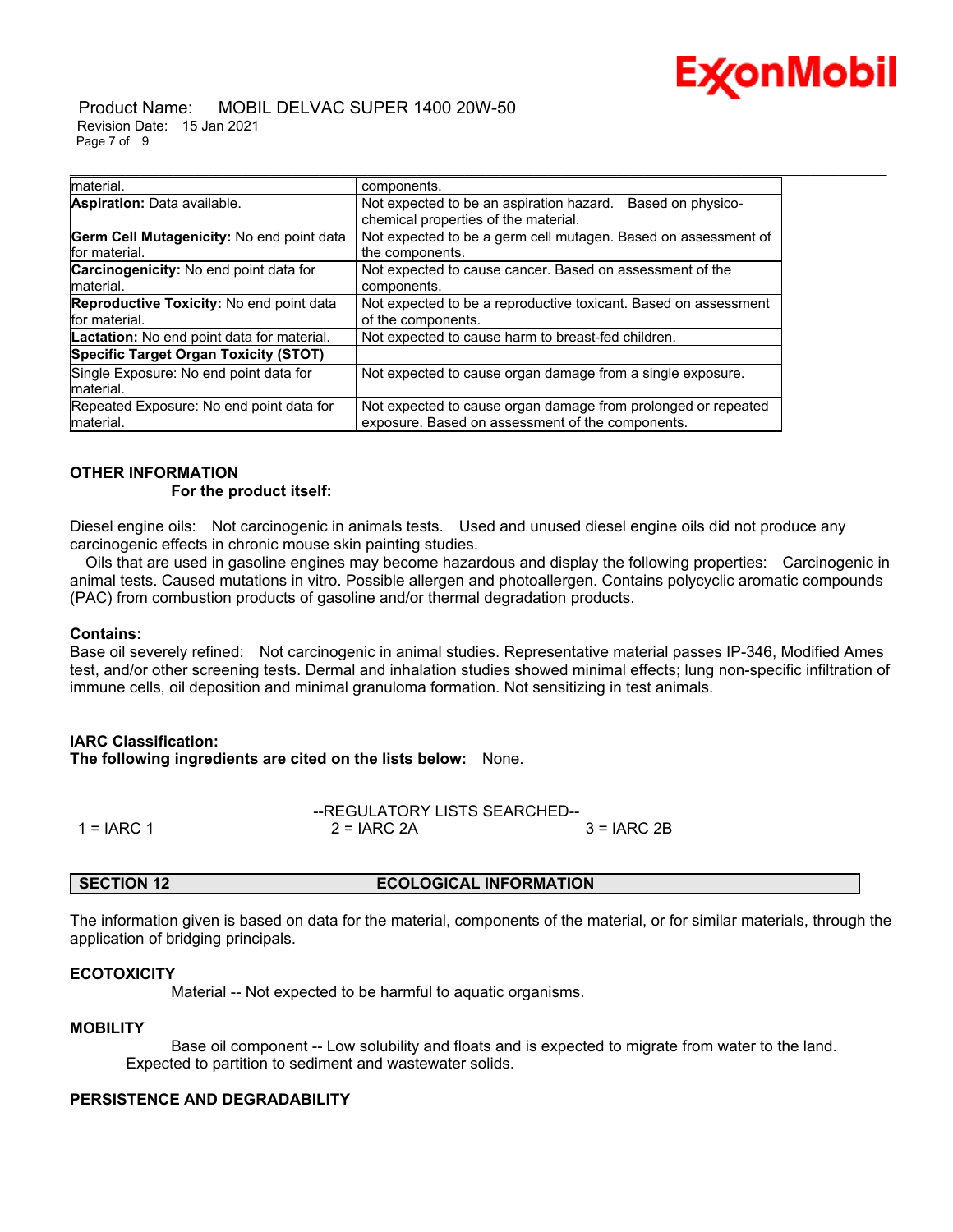

 Product Name: MOBIL DELVAC SUPER 1400 20W-50 Revision Date: 15 Jan 2021 Page 8 of 9

#### **Biodegradation:**

Base oil component -- Expected to be inherently biodegradable

### **BIOACCUMULATION POTENTIAL**

 Base oil component -- Has the potential to bioaccumulate, however metabolism or physical properties may reduce the bioconcentration or limit bioavailability.

\_\_\_\_\_\_\_\_\_\_\_\_\_\_\_\_\_\_\_\_\_\_\_\_\_\_\_\_\_\_\_\_\_\_\_\_\_\_\_\_\_\_\_\_\_\_\_\_\_\_\_\_\_\_\_\_\_\_\_\_\_\_\_\_\_\_\_\_\_\_\_\_\_\_\_\_\_\_\_\_\_\_\_\_\_\_\_\_\_\_\_\_\_\_\_\_\_\_\_\_\_\_\_\_\_\_\_\_\_\_\_\_\_\_\_\_\_\_

#### **SECTION 13 DISPOSAL CONSIDERATIONS**

Disposal recommendations based on material as supplied. Disposal must be in accordance with current applicable laws and regulations, and material characteristics at time of disposal.

#### **DISPOSAL RECOMMENDATIONS**

 Product is suitable for burning in an enclosed controlled burner for fuel value or disposal by supervised incineration at very high temperatures to prevent formation of undesirable combustion products. Protect the environment. Dispose of used oil at designated sites. Minimize skin contact. Do not mix used oils with solvents, brake fluids or coolants.

**Empty Container Warning** Empty Container Warning (where applicable): Empty containers may contain residue and can be dangerous. Do not attempt to refill or clean containers without proper instructions. Empty drums should be completely drained and safely stored until appropriately reconditioned or disposed. Empty containers should be taken for recycling, recovery, or disposal through suitably qualified or licensed contractor and in accordance with governmental regulations. DO NOT PRESSURISE, CUT, WELD, BRAZE, SOLDER, DRILL, GRIND, OR EXPOSE SUCH CONTAINERS TO HEAT, FLAME, SPARKS, STATIC ELECTRICITY, OR OTHER SOURCES OF IGNITION. THEY MAY EXPLODE AND CAUSE INJURY OR DEATH.

#### **SECTION 14 TRANSPORT INFORMATION**

**LAND** : Not Regulated for Land Transport

**SEA (IMDG):** Not Regulated for Sea Transport according to IMDG-Code

**Marine Pollutant:** No

**AIR (IATA):** Not Regulated for Air Transport

#### **SECTION 15 REGULATORY INFORMATION**

**This material is not considered hazardous according to the Classification of Chemicals based on Globally Harmonized System of Classification and Labelling of Chemicals (GHS) under the Joint DTI-DENR-DA-DOF-DOH-DILG-DOLE-DOTC Administrative Order No. 01 Series of 2009 by ministries.**

#### **REGULATORY STATUS AND APPLICABLE LAWS AND REGULATIONS**

**Product is under Philippines PCL/CCO:** Not Regulated **Ozone Depleting Substances (ODS) (Chemical Control Order, DENR Admin. Order No. 2013-25):** Not Regulated